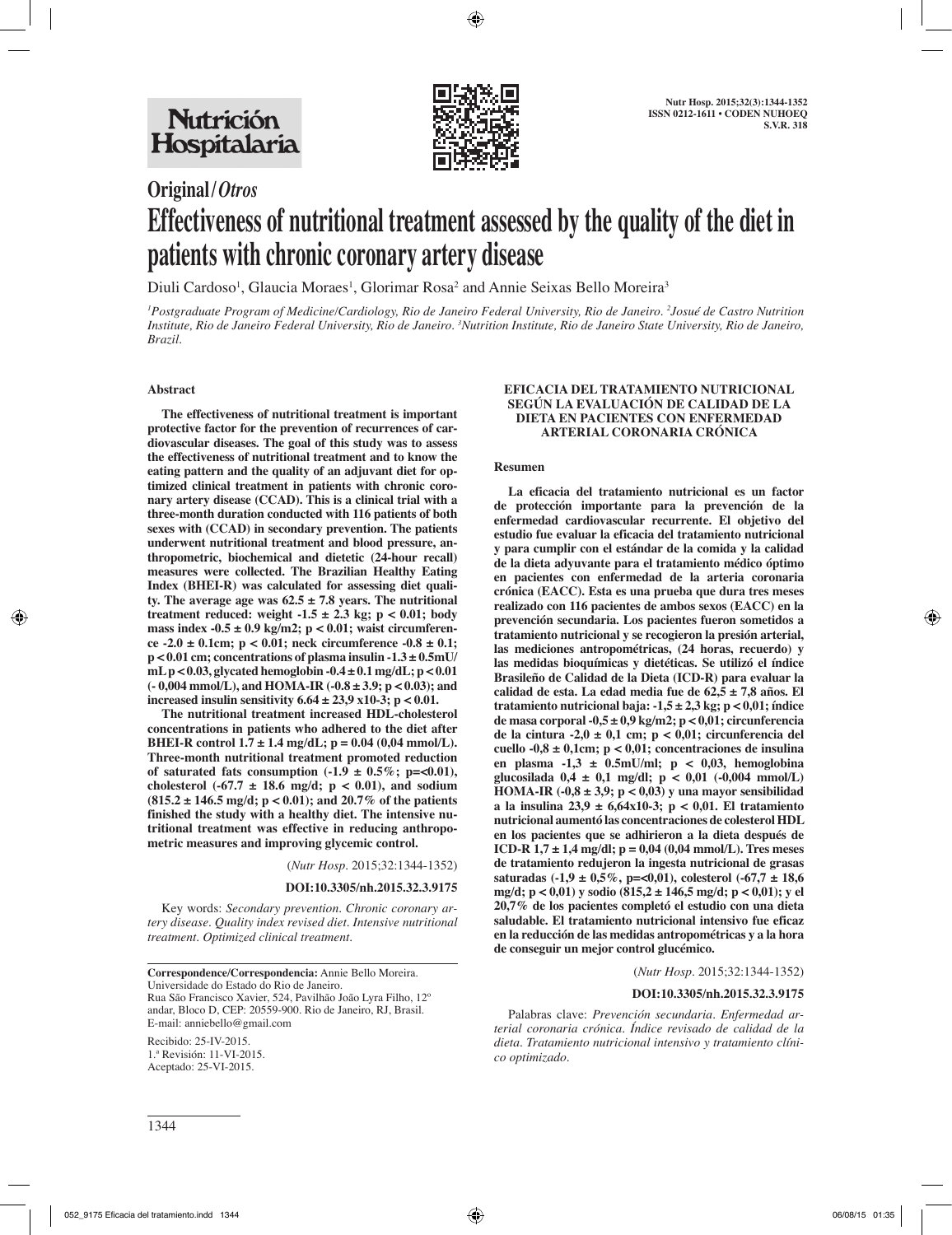#### **List of abbreviations**

BMI: Body mass index. CVD: Cardiovascular disease. CCAD: Chronic coronary artery disease DBP: Diastolic blood pressure. BHEI: Brazilian Healthy Eating Index HDL: High-density lipoprotein. HbA1C: Hemoglobin glicad HD: Healthy diet HOMA-IR: Homeostatic Model Assessment-Insulin Resistance. IR: Insulin resistance. LDL: Low-density lipoprotein. ND: Need of improvement diet PD: Poor diet SBP: Systolic blood pressure. WC: Waist circumference

## **Introduction**

According to the INTERHEART study, unhealthy eating pattern was associated with increased global risk of acute myocardial infarction and it was responsible for approximately 30% of the risk attributable to the population $<sup>1</sup>$ .</sup>

A healthy eating pattern is considered one of the most important protective factors for cardiovascular disease  $(CVD)^2$ . Studies have shown 3-4 that the Mediterranean diet has been effective in preventing the recurrence of cardiovascular events and reducing mortality rates caused by CAD.

Healthy eating habits are associated with lower risk of recurrent cardiovascular events<sup>5</sup> and cardiac death 4 Tang et al.  $(2013)^6$  showed that only 14% of patients with CAD had followed the recommendations for the reduction of risk factors The good quality of the diet and adherence to healthy eating patterns are important factors for treatment and reduction of non-fatal CVD mortality rates<sup>7</sup>.

The goal of this study was to assess the effectiveness of the adjuvant intensive dietetic treatment and to assess the adherence to dietetic treatment and the quality of the diet in patients with chronic CAD.

## **Methods**

## *Study participants*

The experimental protocol was approved by the Research Ethics Committee of the National Institute of Cardiology - RJ, No. 0303/07-12-2010. All research volunteers were duly informed about the procedures of the research and signed an informed consent form.

This study is a clinical trial involving 136 eligible patients selected from the analysis of 360 medical charts of patients cared for in a cardiology outpatient clinic of a tertiary hospital from January to September 2012. The selection criterion regarded patients of both sexes aged ≥20 years in secondary prevention for CAD and who had stable angina and acute myocardial infarction. Patients excluded from the research were those who: had undergone angioplasty and/or myocardial revascularization; had suffered prior cardiovascular events  $(\leq 6)$ months); had chronic renal insufficiency with creatinine values of  $\geq$  to 1,2 mg/dL and liver diseases. Patients had undergone intensive dietetic treatment with telephone calls in order to encourage adherence to the treatment. In addition, all patients had a phone number they could call in case of eventual doubts about diet.

## *Study design*

A 3-month clinical trial was performed. Study visits occurred at baseline (week 0) and at 3 months. The data collected included demographic data, information about previous pathological history and the present illness, drug therapy, physical activity<sup>8</sup>, smoking, and alcohol consumption<sup>9</sup>. Blood collections were performed after 12-hour fasting, applying a 24-hour recall, anthropometric assessment and blood pressure measurement. Patients received a meal plan and they came back monthly for dietary, anthropometric and biochemical assessment.

## *Anthropometric measurements, blood pressure and Physical activity evaluation*

Body weight (kg), and height (m) were measured. The body mass index (BMI) was calculated 10 being classified according WHO<sup>10</sup> for adults and second Lipschitz11 for elderly.

Waist circumference (WC) was measured at the midpoint between the last rib and the iliac crest with an inelastic tape. The neck circunference (NC) was measured with the subject standing with the head positioned in the Frankfurt horizontal plane, the upper edge of the tape was placed under the cricoid cartilage and applied perpendicularly around the  $neck<sup>12</sup>$ .

The blood pressure measurement was performed only once with the subject seated using a sphygmomanometer (adult cuff 38 x 16 cm model) and stethoscope  $(Littman Cardiology)^{13}$ 

To evaluate the physical activity we used a questionnaire validated in the Brazilian population $14$ . Were considered physically active patients who performed at least 150 min. of moderate intensity exercise per week, according to the international recommendation<sup>15</sup>

## *Nutritional Treatment*

Study visits occurred at baseline (week 0) and at 3 months. All patients received an individualized and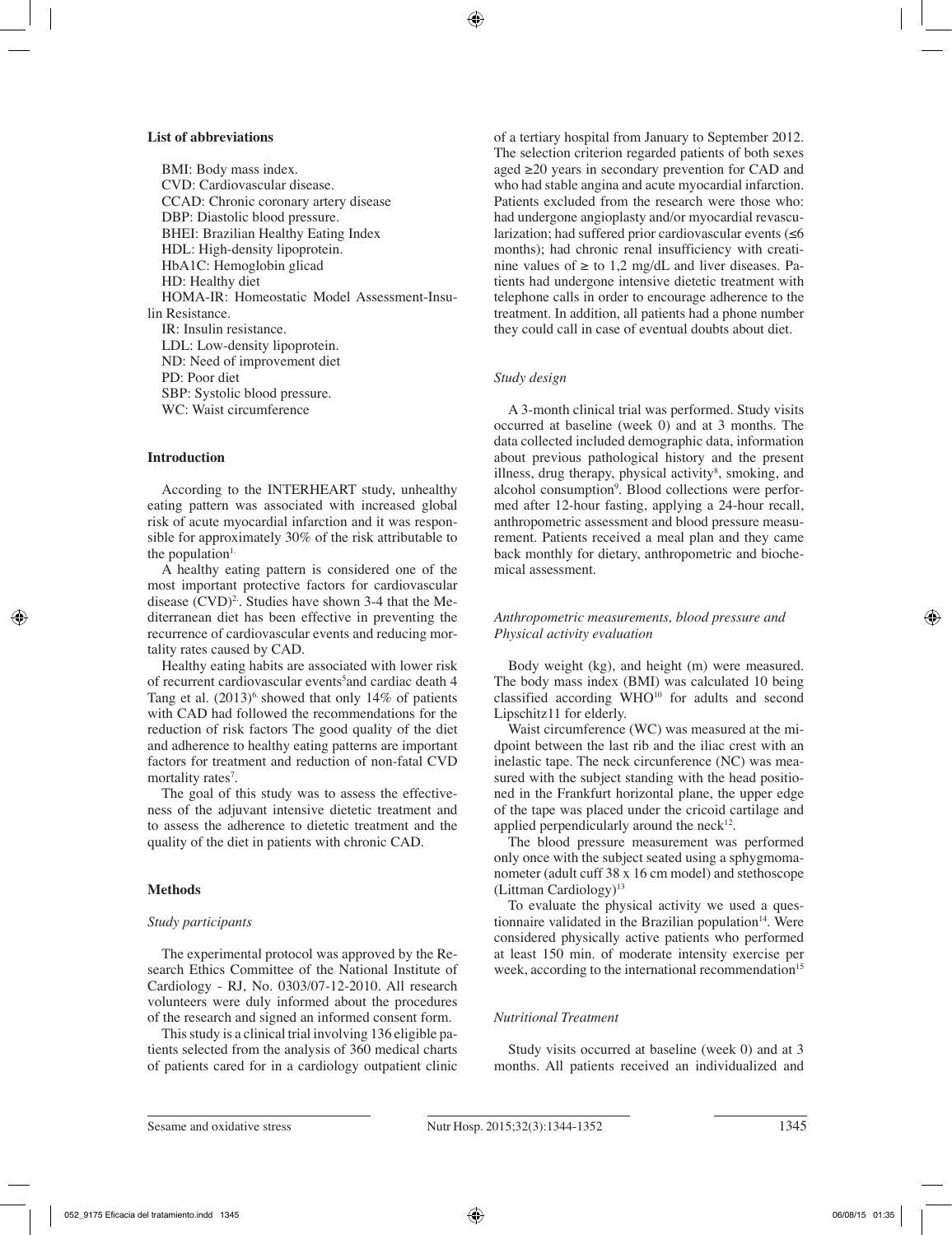balanced meal plan, according to the nutritional status. Proteins accounted for 15 to 20% of the total energy value (TEV), lipids for 25 to 30% and carbohydrates for 50 to  $60\%$ <sup>16</sup>.

# *Assessment of dietary adherence and quality of the diet*

Study participants completed the 24-hour recalls were analyzed at the beginning (basal) and after three months. Diets were analyzed using a program based on US Department of Agriculture data (ESHA Food Processor SQL version 10.1.1; ESHA, Salem, Oregon) with addition of data on foods relevant to ongoing studies. The dietary quality and adherence to the nutritional treatment before and after 3 months were assessed using the Brazilian Healthy Eating Index (BHEI), adapted for the Brazilian population<sup>17</sup>. In short, the BHEI-R is an indicator developed in accordance to current references for a healthy diet. The index is composed of 12 components, nine of which are based on the food groups of the Dietary Guidelines for the Brazilian Population, expressed in energy density, with a maximum score of five points for Total fruits, Whole fruits, Total vegetables, Dark Green and Orange vegetables and Legumes, Total grains and Whole grains; the remaining components present a maximum score of ten points: Milk and dairy products, Meats, eggs and legumes and Oils. Two other components, based exclusively on nutrients, Sodium and Saturated fat, have a maximum score of ten points. Lastly, there is total calories derived from solid fat, alcohol and added sugar (SoFAAS) with a maximum score of 20 points. The intermediate scores for all components were calculated proportionately to the quantity consumed, therefore the total index score varies between zero and 100 points. We used the BHEI-Rclassification recommended by Bowman et al. (1998)<sup>18</sup> they are: healthy diet ( $\geq 81$  points), need for improvement (between 51 and 80 points), and poor diet  $\left($  <51 points).

# *Laboratory assessment*

The blood samples were collected after 12-hour fasting and commercial kits (Abbott ARQUITETO c8000®, Abbott Park, IL, USA). Serum concentrations of total cholesterol, triglycerides, high-density lipoprotein (HDL) cholesterol, glucose and uric acid were determined by enzymatic colorimetric assay (commercial kit BioSystems S.A, Barcelona, Spain), using an A15 Automatic Analyzer **(**BioSystems S.A., Barcelona, Spain). Low-density lipoprotein (LDL) was calculated<sup>19</sup> Serum glucose were measured by spectrophotometry using the glucose oxidase/peroxidase (A15 Automatic Analyzer, BioSystems S.A., Barcelona, Spain) 20. Serum insulin was measured by a radioimmunoassay (RIA) kit (ImmuChemTM Coated Tube, MP Biomedicals®, LLC, USA) $^{21}$ , with an assay sensitivity of 4.6  $\mu$ U/mL and 12.2% of intra-assay coefficients of variation. The apolipoproteins A and B by imunoturbidimetry; glucose by the oxidase method; glycated hemoglobin (HbA1c) by tubirdimetric immunoassay; insulin by chemiluminescence microparticle immunoassay; C-reactive protein by chemiluminescence; and uric acid by the colorimetric method.

Homeostasis Model Assessment for insulin resistance (HOMA-IR) and Quantitative Insulin-Sensitivity Check Index (QUICKI) were calculated<sup>22-23</sup>

# *Statistical analyses*

All the statistical analyses were conducted using Statistical Package for Social Sciences (SPSS), version 20.0 (SPSS Inc, Chicago, IL). The results were expressed as percentages, average and standard deviation. Through the analysis of variance test for repeated data, the anthropometric and biochemical variables were set according for sex, age  $(I \ge 60 / \langle 60 \rangle a)$ , nutritional status (eutrophic/overweight), and DQI-R. Student's *t*-test was used for independent samples in order to compare the averages between groups (poor diet and need for improvement (PD/NI) *vs* healthy diet (HD)) and the paired Student's *t*-test was used to assess changes in the basal and final periods (three months) in each group. A p value of <0.05 was considered statistically significant.

# **Results**

A total of 136 patients were included in the study and only 116 completed the three months, with a loss of 14.7% (20 withdrawals). Most of the participants that did not follow the study did not return after the first consultation and as a difficulty they mentioned that complying with the scheduled consultations was the main reason. The general characteristics of the population are presented in table I. The average age of the patients was 62.5±7.8 years, 65.5% were older adults, 77.6% had acute myocardial infarction and 51.7% stable angina; 100% used antihypertensive drugs regularly and 94.9% used statins made for more than 6 months. There was no report of change of medications during the study. With respect to the nutritional status, 67.2% were overweight, with BMI =  $29.9\pm5.67$  kg/m2 and 65.5% had a sedentary lifestyle.

The nutritional treatment promoted reduction of weight, BMI, NC and WC, regardless after adjust of sex, age, nutritional status and diet quality. Those parameters improve in both groups HD and PD/NI without difference in between (Table II). Table III shows the results of the nutritional treatment effect during three months regarding the biomarkers studied.

It is noteworthy that patients who completed the study with healthy diet tended to increase HDL-chol, while who do not adhere to the treatment achieved a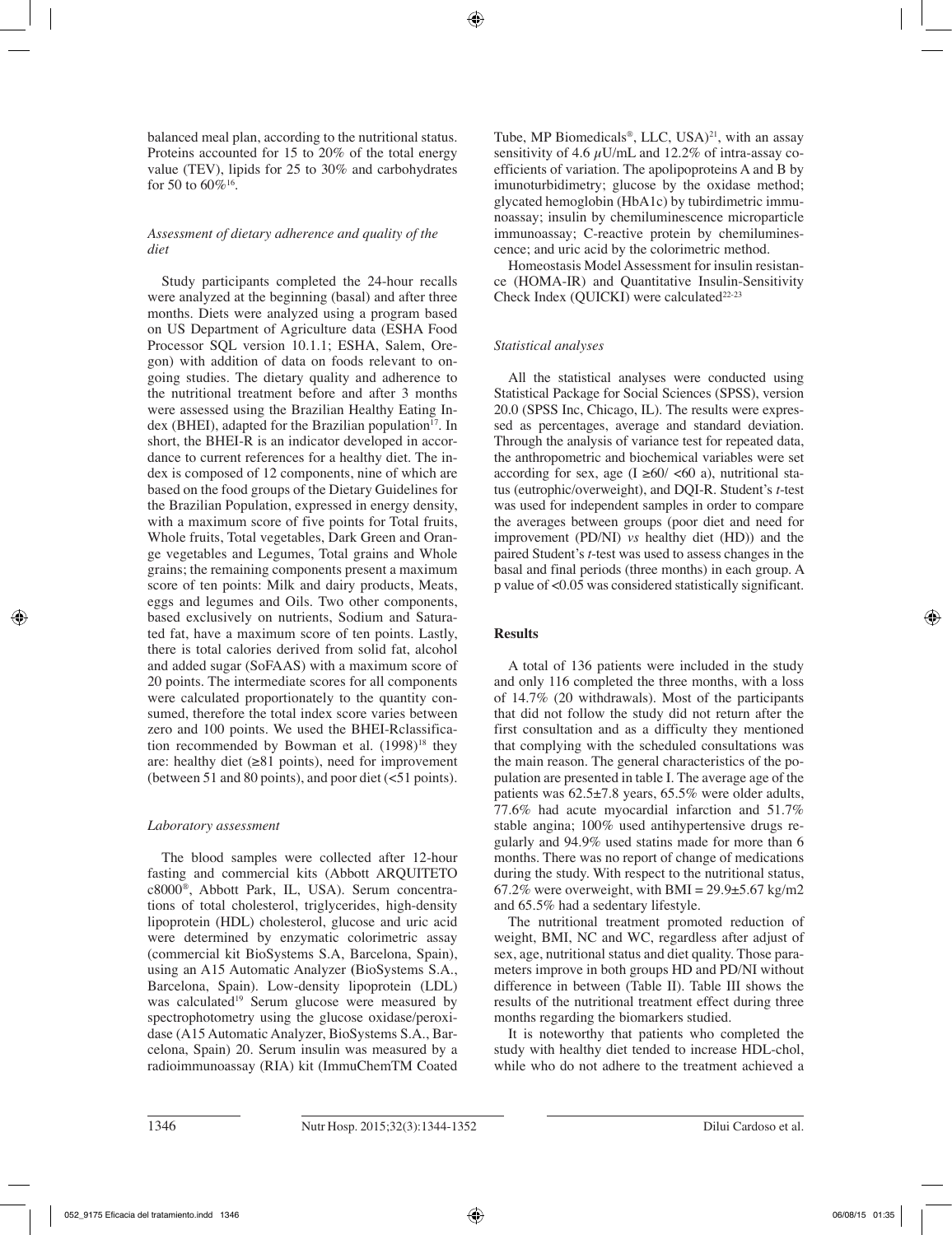| Table I<br>General data of the population <sup>1</sup> |                      |  |  |  |  |
|--------------------------------------------------------|----------------------|--|--|--|--|
| Demographic                                            | $N = 116$<br>$n(\%)$ |  |  |  |  |
| Men                                                    | 73 (62.9)            |  |  |  |  |
| Color: white                                           | 70(60.3)             |  |  |  |  |
| Marital status: married                                | 76 (65.5)            |  |  |  |  |
| Family income - $MW1$ (2-5)                            | 76 (65.5)            |  |  |  |  |
| Education - 9 years of schooling                       | 34(29.3)             |  |  |  |  |
| <b>Social History</b>                                  |                      |  |  |  |  |
| Smoking                                                | 6(5.2)               |  |  |  |  |
| Alcohol                                                | 34 (29.3)            |  |  |  |  |
| Sedentary                                              | 77 (67.5)            |  |  |  |  |
| <b>History of current disease</b>                      |                      |  |  |  |  |
| Overweight/obesity                                     | 78 (67.2)            |  |  |  |  |
| Systemic arterial hypertension                         | 87 (75)              |  |  |  |  |
| Type 2 diabetes                                        | 56 (48.3)            |  |  |  |  |
| Dyslipidemia                                           | 116 (100)            |  |  |  |  |
| <b>Interventionist treatment</b>                       |                      |  |  |  |  |
| Myocardial revascularization surgery                   | 55 (47.4)            |  |  |  |  |
| Angioplasty                                            | 30(25.9)             |  |  |  |  |
| <b>Medicines</b>                                       |                      |  |  |  |  |
| <b>Statins</b>                                         | 111 (94.9)           |  |  |  |  |
| Hypoglicemiants                                        | 55 (47.4)            |  |  |  |  |
| <b>Diuretics</b>                                       | 32(27.3)             |  |  |  |  |
| Adrenergic inhibitors                                  | 59 (50.4)            |  |  |  |  |
| Direct vasodilators                                    | 31(26.5)             |  |  |  |  |
| Angiotensin II (AT1) receptor antagonist               | 39 (33.3)            |  |  |  |  |

 $1 \text{ MW} = \text{Minimum wage} = 1 \text{MW} = $724,00$ 

significant reduction in HDL-cholesterol. Sensitivity to insulin also improved in group (HD), table III.

The evaluations of the 24-hour recalls are presented in table IV. The dietary data showed that, before the intervention, 56% of the patients had cholesterol consumption and 62.9% inadequate saturated fat. There was a reduction of these percentages to 34.5% of cholesterol and 37% of saturated fat after the intensive nutritional treatment. There was no improvement in polyunsaturated fats consumption which remained low (3.7±2.3 *vs.* 3.3±2.6%) even after the intervention. When adjusting the dietary data of the 24-hour recalls with the classification of BHEI-R considering poor diet and need for improvements compared with healthy diet, no significant difference was found between the dietary intakes of these patients (Table IV). Also, the concentrations of HDL-C in patients who finished the trial with healthy diet showed increase significa-



*Fig. 1.—Evolution of HDL-C vs BHEI-R during basal time and after 3 months.*

tive (Table V), (PD/NI=38.5  $\pm$  0.9 to 36.9  $\pm$ 0.8 mg/ dL,  $p= 0.03$ ) vs  $(HD=37,2\pm 1.8 \text{ to } 38.9\pm 2.2 \text{ mg/dL}$ , p=0,25). This result is shown in figure 1.

The BHEI-R average score was  $67.9 \pm 12.4$  points. After 3 months of nutritional treatment, BHEI-R score increased and the percentage of patients classified health diet. 58,6% to 9.6%; 40,5 to 69.6%; 0,9 to 20.7%, PD, NI and HD, respectively.

## **Discussion**

This is the first study that has assessed the effects of intensive nutritional treatment associated with optimized clinical treatment in secondary prevention for patients with CAD.In the present study, we found that intensive nutritional treatment resulted in improvement of anthropometric data after 3 months after dietary intervention. Other researchers that have assessed the effects of short-term nutritional intervention in weight loss showed benefits in patients with previous coronary events<sup>24</sup> and patients with  $CAD^{25}$ . A clinical trial that has been recently published compared the effects of dietary advice with the Brazilian program of cardioprotective diet for three months in patients with atherothrombotic disease and did not find any difference in weight loss between the groups studied<sup>26</sup>

Besides the improvement in anthropometric data our study also showed that three months of intensive nutritional treatment was effective for the improvement of glycemic important markers. Intensive nutritional treatment promoted a significant reduction in HbA1c and insulin concentrations, as well as insulin sensitivity improvement, with a tendency to HOMA-IR reduction. HbA1c reduction was a clinically important finding, because this marker points to the decrease in the incidence of diabetes-related complications and mortality<sup>27</sup> Other studies also showed HbA1c reduction after intervention using the Mediterranean diet<sup>28</sup> lifestyle changes and encouragement for weight loss in obese and diabetic patients $29$ .

The results in the improvement of anthropometric data and glycemic profile is in line with the already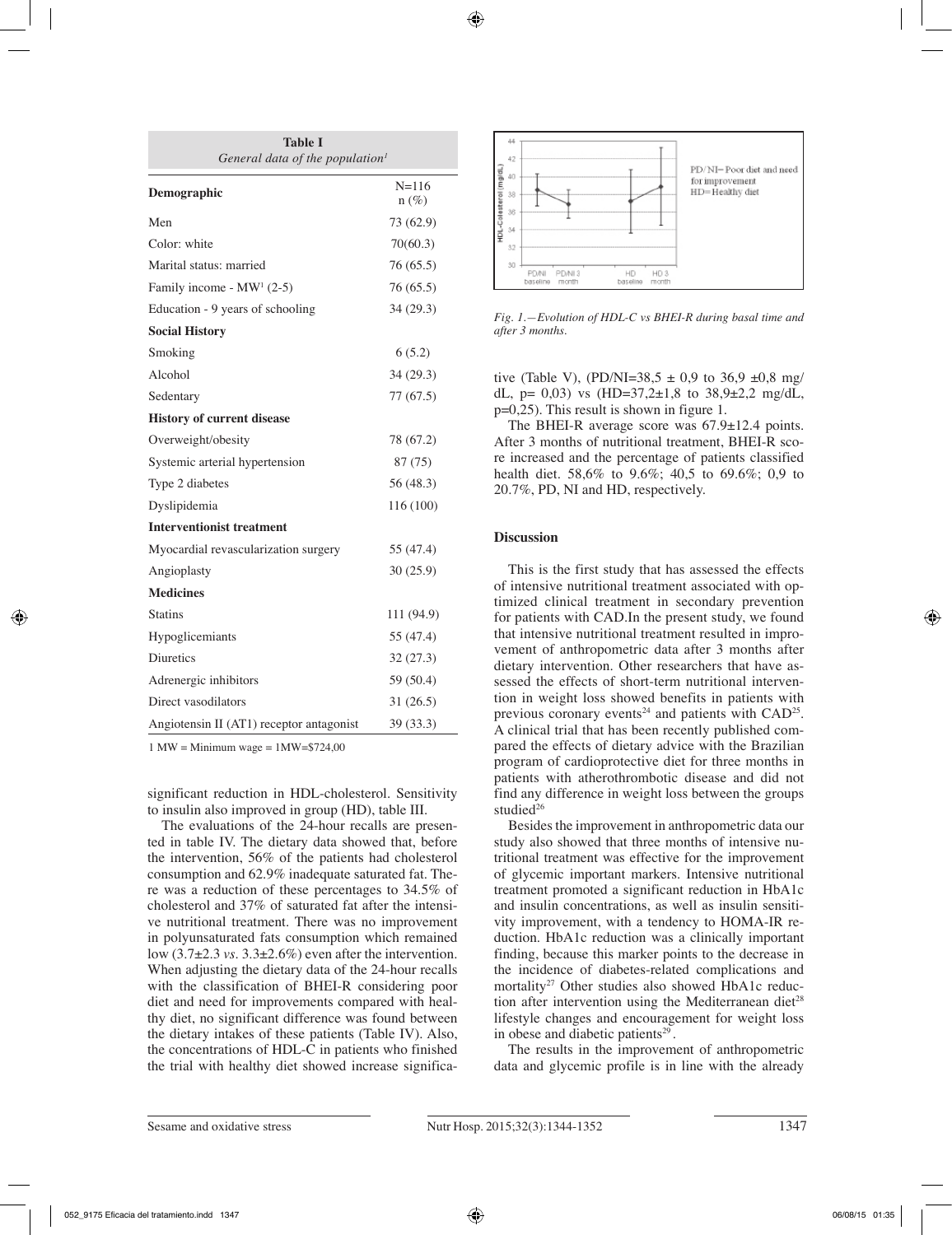| <b>Table II</b><br>Anthropometric and clinical data during nutritional intervention <sup>1</sup> |                          |                    |                |                 |                    |             |                       |
|--------------------------------------------------------------------------------------------------|--------------------------|--------------------|----------------|-----------------|--------------------|-------------|-----------------------|
|                                                                                                  | <b>Baseline</b><br>(116) | Δ<br>3 month-basal | P <sub>2</sub> | Л<br>HD<br>(24) | Δ<br>PD/NI<br>(91) | $P^2$<br>HD | $P^2$<br><b>PD/NI</b> |
| Weight $(Kg)$                                                                                    | $79.7 \pm 15.9$          | $-1.5\pm2.3$       | < 0.01         | $-1,5\pm2,2$    | $-1,4\pm 2,5$      | < 0.01      | < 0.01                |
| Body mass index $(Kg/m2)$                                                                        | $29.9 \pm 5.7$           | $-0.5+0.9$         | < 0.01         | $-0.6 \pm 0.8$  | $-0.5 \pm 0.9$     | < 0.01      | < 0.01                |
| Neck circumference (cm)                                                                          | $38.7 \pm 3.9$           | $-0.8\pm0.1$       | < 0.01         | $-0.8 \pm 1.1$  | $-0.8 \pm 1.3$     | < 0.01      | < 0.01                |
| Waist circumference (cm)                                                                         | $102.1 \pm 12.7$         | $-2.0 \pm 0.3$     | < 0.01         | $-2,1\pm 2,5$   | $-2,1\pm 3,7$      | < 0.01      | < 0.01                |
| Systolic blood pressure (mm Hg)                                                                  | $130.3 \pm 18.5$         | $-1.5 \pm 1.8$     | 0.34           | $-3,5\pm 19,1$  | $0.3 \pm 20.1$     | 0,16        | 0,89                  |
| Diastolic blood pressure (mm Hg)                                                                 | $80.1 \pm 10.7$          | $-1.9 \pm 1.2$     | 0.19           | $-3.5 \pm 12.1$ | $-0.2 \pm 13.4$    | 0,02        | 0,92                  |

1 Values expressed as average ± SD; ;

2 Paired Student's *t*-test - Statistically significant = **p<0,05;**

HD/NI=healthy diet/need improvement, PD=Poor diet;

Δ: mean difference three months compared to the baseline.

| <b>Table III</b><br>Biochemical data during the study <sup>1</sup> |                          |                          |                |                  |                                  |             |                |
|--------------------------------------------------------------------|--------------------------|--------------------------|----------------|------------------|----------------------------------|-------------|----------------|
|                                                                    | <b>Baseline</b><br>(116) | Δ<br>$3$ month-<br>basal | P <sub>2</sub> | Δ<br>HD<br>(24)  | $\Delta$<br><b>PD/NI</b><br>(91) | $P^2$<br>HD | $P^2$<br>PD/NI |
| Total Cholesterol (mg/dL)                                          | $183.3 \pm 58.3$         | $-5,4\pm4,6$             | 0.64           | $-10,6 \pm 54,5$ | $0,8{\pm}40,8$                   | 0,14        | 0,87           |
| HDL Cholesterol (mg/dL)                                            | $38,2 \pm 8,8$           | $-1,0{\pm}0,6$           | 0.15           | $0,45\pm7,3$     | $-2,3\pm 6,6$                    | 0,64        | 0,01           |
| $LDL$ Cholesterol $(mg/dL)$                                        | $109,4\pm 42,9$          | $0,8+4,2$                | 0.80           | $-1,9+49,2$      | $3,7\pm 40,2$                    | 0,77        | 0,49           |
| Triglycerides (mg/dL)                                              | $162.9 \pm 78.0$         | $-7,2\pm 65,0$           | 0.11           | $-15,3 \pm 68,5$ | $0.3 \pm 61.0$                   | 0,09        | 0,96           |
| Apoprotein $A$ (mg/dL)                                             | $138,0{\pm}20,4$         | $-0,9 \pm 1,6$           | 0.70           | $-0.0 \pm 18.5$  | $-1,0 \pm 16,5$                  | 0,99        | 0,63           |
| Apopoprotein $B(mg/dL)$                                            | $95,1\pm 24,3$           | $0,4{\pm}2,0$            | 0.23           | $-2,1\pm 25,5$   | $3,2\pm 17,2$                    | 0,54        | 0,17           |
| $HbA1c$ (mg/dL)                                                    | $120.9 \pm 41.8$         | $-0.4\pm 0.1$            | $0,01$         | $-0.5 \pm 1.3$   | $-0.2 \pm 0.6$                   | $0,01$      | < 0.01         |
| Insulin $(mU/mL)$                                                  | $6,1{\pm}1,3$            | $-1,3\pm0.5$             | 0,01           | $-1,8+6,6$       | $-2,1\pm6,2$                     | 0,03        | 0,02           |
| Glucose $(mg/dL)$                                                  | $11,3\pm 6,0$            | $-3,4\pm 30,7$           | 0,23           | $-6,7{\pm}30,7$  | $0.5 \pm 30.6$                   | 0,10        | 0,90           |
| <b>HOMA-IR</b>                                                     | $3,8+4,1$                | $-0,2\pm 0,2$            | 0,03           | $-0.8{\pm}4.2$   | $-0,7\pm3,6$                     | 0,13        | 0,14           |
| Quick <sup>2</sup> $(10^{-3})$                                     | $327,4 \pm 30,5$         | $334,1\pm27,3$           | $0,01$         | $7,7{\pm}21,5$   | $4,8{\pm}26,1$                   | $0,01$      | 0,18           |
| C-reactive protein $(mg/dL)$                                       | $0,3{\pm}1,2$            | $-0.0 \pm 0.1$           | 0.57           | $-0.2 \pm 1.5$   | $0.3 \pm 1.9$                    | 0,16        | 0,17           |
| Uric acid (mg/dL)                                                  | $5,2{\pm}1,4$            | $-0.1 \pm 1.1$           | 0.16           | $0,2{\pm}1,2$    | $0.0 \pm 1.1$                    | 0,10        | 0,70           |

1 Values expressed as average ± SD;

HDL= high density lipoprotein; LDL= Low density lipoprotein; HbA1C= glycated hemoglobin.

HD/NI=healthy diet/need improvement, PD=Poor diet; HOMA-IR = insulin resistance index; Quick = insulin sensitivity.

2 Paired Student's *t*-test - Statistically significant = p<0,05

Δ: mean difference three months compared to the baseline,

seen in the literature as the levels of these parameters are associated with changes in eating habits through nutritionally balanced diets in macro and micronutrients<sup>30-31</sup>.

Whereas foods are not consumed in isolation, there was a steady increase in interest in studying general dietary patterns, addressing the complexity of the diet and the potential synergistic or antagonistic effects of the individual components of the diet<sup>32</sup>.In Brazil, Fisberg et al.33 adapted and validated for Brazilian Healthy Eating Index (BHEI), adapted for the Brazilian population. The BHEI estimated dietary adequacy and detects changes in eating patterns, as they consider the recommendations for a healthy diet, taking into account the dietary characteristics of Brazilian and permits evaluation and diet monitoring individuals and populations<sup>17</sup>. Our study was able to evaluate the BHEI-R of patients at the beginning and end of the intensive nutritional intervention and what caught our attention was patients who joined the nutritional treatment, ie, who completed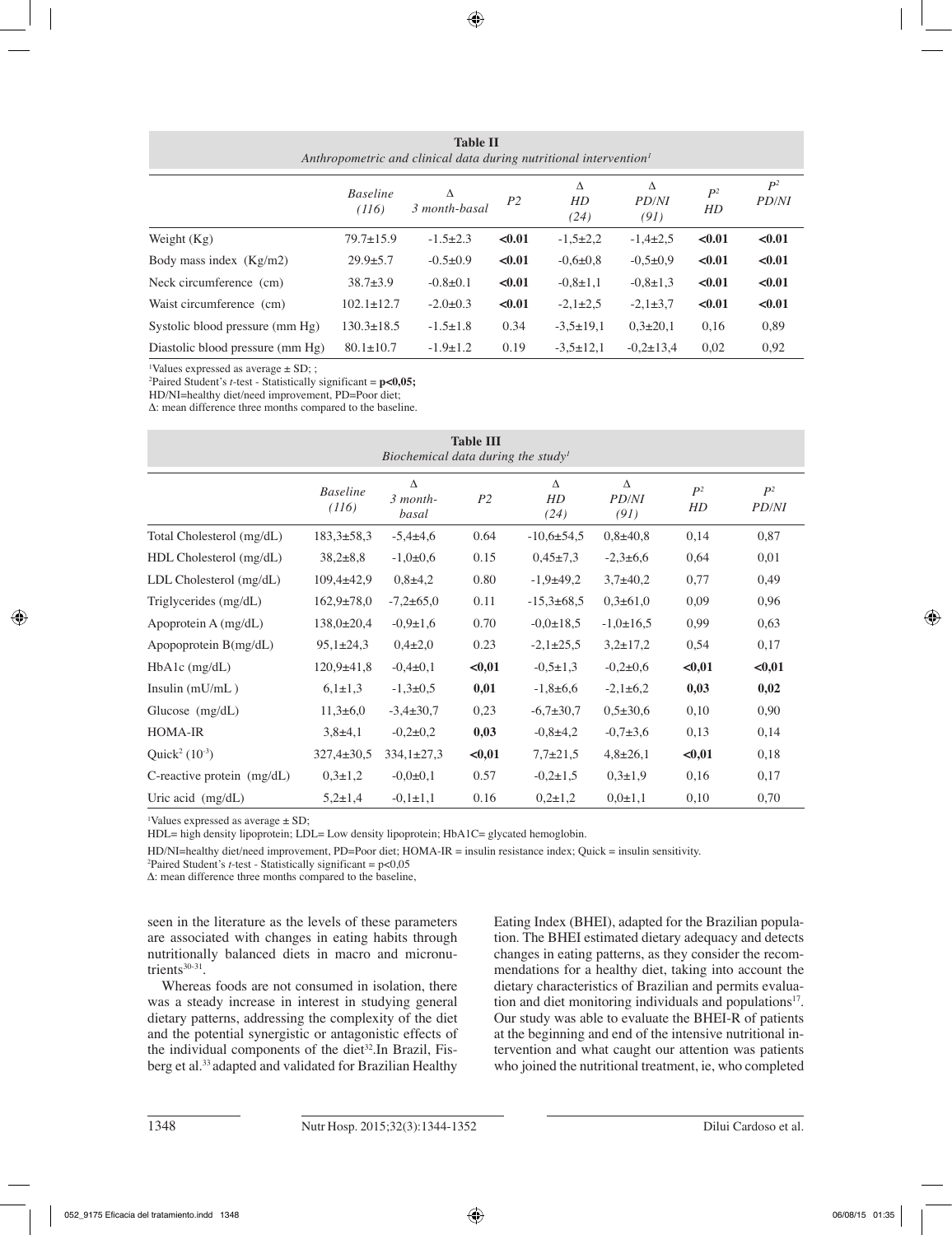| Dietary data during the study and in accordance with the Brazilian Healthy Eating Index |                     |                      |                |                                                     |                            |  |
|-----------------------------------------------------------------------------------------|---------------------|----------------------|----------------|-----------------------------------------------------|----------------------------|--|
|                                                                                         | Basal<br>$(n=116)$  | Δ<br>3 months -Basal | P <sub>2</sub> | Poor diet and Need for<br>improvement<br>$(n=91)^4$ | Healthy diet<br>$(n=24)^3$ |  |
|                                                                                         |                     |                      |                | $\Delta^2$ (3 months -Basal)                        |                            |  |
| Energy (kcal)                                                                           | $2285.3 \pm 1020.5$ | $-766.8 \pm 105.7$   | < 0.01         | $-838.5 \pm 1208.9$                                 | $-522.9 \pm 810.3$         |  |
| Protein $(\% )$                                                                         | $20.0+6.9$          | $4.2 \pm 0.9$        | < 0.01         | $4.1 \pm 10.3$                                      | $5.5 \pm 7.8$              |  |
| Carbohydrate $(\% )$                                                                    | $55.4 \pm 10.0$     | $-0.1 \pm 1.2$       | 0.69           | $-0.7 \pm 13.6$                                     | $2.1 \pm 11.2$             |  |
| Lipids $(\% )$                                                                          | $24.4 \pm 8.8$      | $-4.2 \pm 1.0$       | < 0.01         | $-3.2 \pm 10.7$                                     | $-7.6 \pm 12.9$            |  |
| Saturated fat $(\% )$                                                                   | $8.4 \pm 4.2$       | $-1.9 \pm 0.5$       | < 0.01         | $-1.5+5.0$                                          | $-3.4 \pm 5.9$             |  |
| $MUFA(\%)$                                                                              | $8.9{\pm}4.1$       | $-2.5 \pm 0.5$       | < 0.01         | $-2.2 \pm 5.2$                                      | $-3.9+6.4$                 |  |
| PUFA $(\% )$                                                                            | $3.7 \pm 2.3$       | $-0.4\pm0.3$         | 0.76           | $-0.3 \pm 3.7$                                      | $-0.8 \pm 3.0$             |  |
| Cholesterol (mg/day)                                                                    | $254.0 \pm 162.1$   | $-67.7 \pm 18.6$     | < 0.01         | $-75.7 \pm 219.1$                                   | $-56.6 \pm 116.5$          |  |
| Total fibers (mg/day)                                                                   | $30.3 \pm 16.4$     | $-4.3 \pm 2.1$       | 0,11           | $-5.5 \pm 23.5$                                     | $-0,2 \pm 13.0$            |  |
| Sodium (mg/day)                                                                         | $2110.1 \pm 1441.0$ | $-815.2 \pm 146.5$   | < 0.01         | $-933.9 \pm 1723.5$                                 | $-565,0 \pm 1137.1$        |  |

**Table IV** 

1 Results expressed as average ± SD; MUFA = monounsaturated fatty acid; PUFA = polyunsaturated fatty acid. 2 Paired Student's t-test.

3 Unpaired Student's t-test between dietary data and BHEI-R (poor diet and need for improvement vs. healthy diet) Statistically significant  $= p<0.05$ .

Δ: mean difference three months compared to the baseline,

the study with healthy diet to increase HDL-chol different from the diet group and in need of improvements that were significantly reduced for this parameter. This finding makes our study quite interesting as the population studied generally have low HDL-chol. And shows us the importance of always encourage patients to adhere better nutritional management to prevent futures events cardiovasculares $34-35$ . According to the BHEI-R evaluated we found that about 20,7% of the population showed healthy diet then at the end of treatment 79,3% of patients still need the same improvements of these. A study conducted with patients that had had a recent coronary event found poor diet<sup>36</sup> and other research with healthy Brazilian workers showed that less than 5% had a proper diet <sup>37-38</sup>. The average BHEI-R of the population in this study was larger than the average found in other studies conducted on healthy populations (67.9 *vs* 63.0 points, respectively)<sup>39-40</sup>. And our study showed average diet quality higher than study in dyslipidemic elderly in southern Brazil (66.63  $\pm$  10.97)<sup>41</sup>.

The need to improve the diet was also found in studies with different populations of ours. In the study of Galiot 2015<sup>42</sup>, on elderly people above 80 years without cardiovascular changes.In Morales-Talk 201543 study conducted people presenting overweight and study Ceccatto V, 2014<sup>44</sup> post people diagnosed with breast cancer.

Another study that evaluated the quality of diet in patients who were being treated for lipid control found the average index investigated and lower than that found in the present study  $(30.8 \pm 13)$ . At the time, the study evaluated the alternative diet quality indexwhich evaluates only 9 components of a healthy diet of different BHEI-R evaluated in this study evaluating 12 components<sup>45</sup>.

A recent study examined time trends in the quality of general diet for CAD prevention over the last two decades (1980-1982 to 2000-2002) and used diet quality indices similar to BHEI-R, the authors found improvement in the quality of diet during the last two decades<sup>46</sup>.

Morimoto et al<sup>47</sup>, in assessing adults with no coronary disease found 96% of patients with poor diet and in need of improvement, a percentage much higher than that found in the present study. Our results should have been better for him to deal with patients being treated for secondary prevention of coronary artery disease.

Nutritional monitoring was effective in improving the eating pattern with decreased cholesterol, saturated fat and sodium consumption. However, with regard to the quality of fats consumed, there was a reduction in the consumption of monounsaturated fat with maintenance of polyunsatured fat intake. Feart C et al.  $(2012)^{48}$  found a more adequate consumption of these fats in populations that follow the Mediterranean pattern; although studies that used the Mediterranean diet only demonstrated increased monounsaturated fatty acids (MUFA) consumption, without changing the consumption of polyunsaturated fatty acids  $(PUFA)^{24}$ . A study conducted in Brazil showed that the stimulus to Mediterranean food intake did not show improvement in the consump-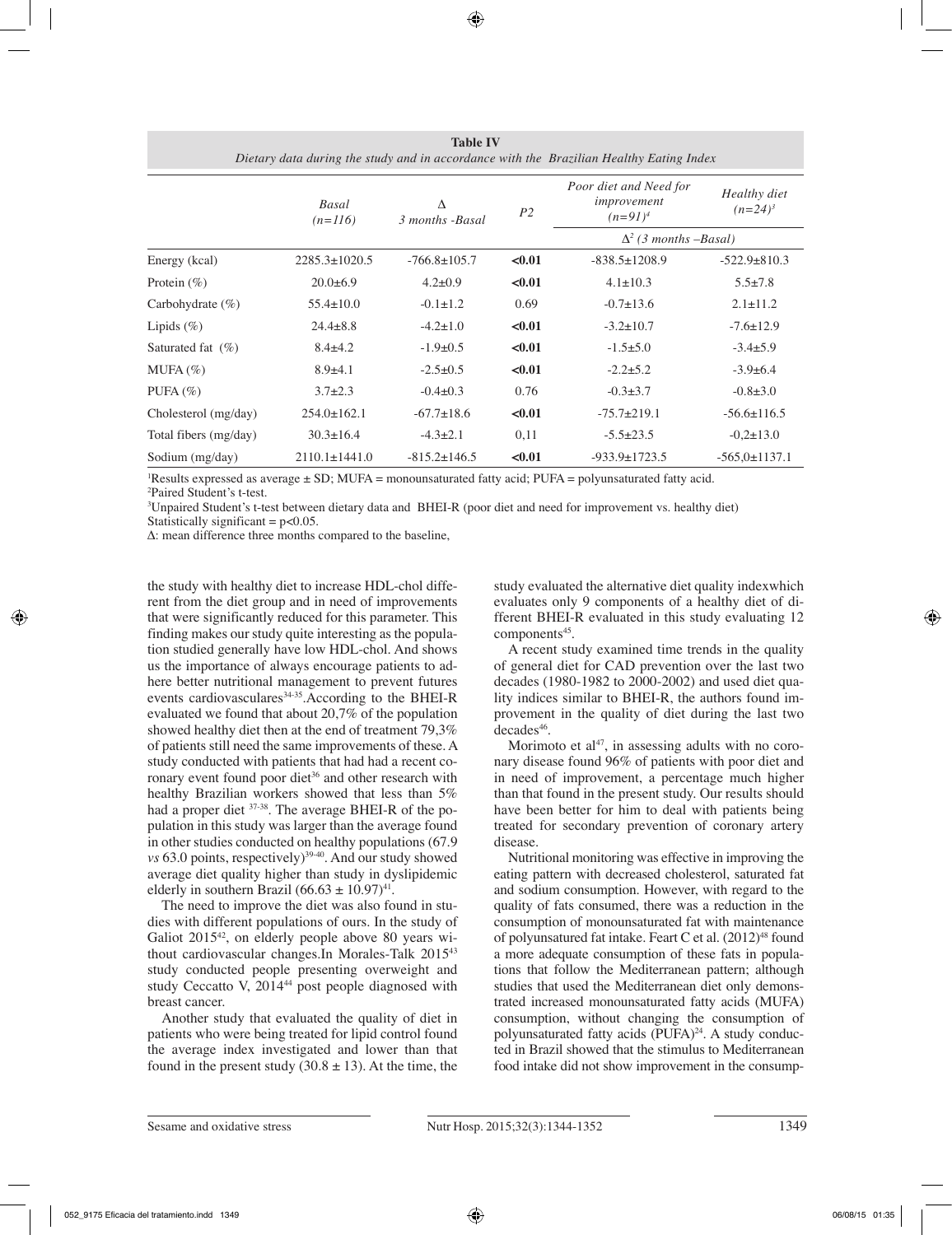| <b>Table V</b><br>Comparison of HDL Cholesterol averages with diet scores (poor and need for improvement vs. healthy) <sup>1</sup><br>Comparison of the averages HDL cholesterol<br>within the groups |                                 |                                 |                                        |               |       |  |  |
|-------------------------------------------------------------------------------------------------------------------------------------------------------------------------------------------------------|---------------------------------|---------------------------------|----------------------------------------|---------------|-------|--|--|
|                                                                                                                                                                                                       | <b>PD/NI</b> $(n=91)^2$         | <b>HD</b> $(n=24)^2$            | Difference between groups (PD/NI – HD) |               |       |  |  |
|                                                                                                                                                                                                       | $Average \pm Standard$<br>error | $Average \pm Standard$<br>error | $Average \pm Standard error$           | 95% CI        | $P^3$ |  |  |
| Basal                                                                                                                                                                                                 | $38.5 \pm 0.9$                  | $37.2 \pm 1.8$                  | $1.3 \pm 2.0$                          | $-2.6 - 5.3$  | 0.492 |  |  |
| 3 months                                                                                                                                                                                              | $36.9 \pm 0.8$                  | $38.9 \pm 2.2$                  |                                        |               |       |  |  |
| $(\Delta t)$                                                                                                                                                                                          | $-1.6 \pm 0.7$                  | $1.7 \pm 1.4$                   | $3.3 \pm 1.6$                          | $-6.4-(-0.1)$ | 0.044 |  |  |
| 95% CI                                                                                                                                                                                                | $-3.0 - (-0.1)$                 | $-1.3 - 4.6$                    |                                        |               |       |  |  |
| $\mathbf{P}^2$                                                                                                                                                                                        | 0.031                           | 0.259                           |                                        |               |       |  |  |

1 Data expressed as Average and Standard deviation; NI = Need for improvement; HD = Healthy diet; CI confidence interval

2 Paired Student's *t*-test.

3 Unpaired Student's *t*-test.

Statistically significant =  $p<0.05$ ,

tion of these fats, probably because it is not part of the eating habits of the Brazilian population<sup>26</sup>. Studies on secondary prevention have reported that good adherence to a healthy diet is associated with lower rates of mortality and the prevention of new cardiovascular events  $e^{3.4}$ . Guimarães et al.  $(2005)^{49}$  found that regardless of the type of dietary advice, whether in group or individual consultations, the change in eating habits is still very limited and suggests that motivation is required for treatment adherence. The findings observed in this study reinforce the importance of intensive nutritional treatment associated with optimized clinical treatment in secondary prevention of atherothrombotic disease.

According to the discussion presented studies which refer to BHEI-R relating studies across the board $45-48$ which makes a limitation for comparison with our results. And, no study has examined the BHEI-R in longitudinal studies and in patients in secondary prevention as in our study, which makes us a groundbreaking study. Evaluate the BHEI-R in our study was important because it was able to estimate dietary adequacy and detect changes in eating habits, taking into account food characteristics of patients, allowing the assessment and monitoring thereof.

Thus, our study becomes innovative because the alert BHEI-R analysis, we evaluate and monitor the population studied, better recognizing their diets and allow us to work more intensely on strengthening adherence to treatment in order to prevent future cardiovascular events.

## **Conclusion**

Our study showed that the improvement in diet quality index is important for the quality of life of patients with chronic coronary disease as a positive influence in improving anthropometric and biochemical data which may have an impact in the prevention of future events.

#### **Acknowledgments**

The authors are thankful to nutrition students Priscilla Gomes de Mello and Karine Montrezor.

#### **References**

- 1. Iqbal R., Anand S, Ounpuu S, Islam S, Zhang X, Rangarajan S, Chifamba J, Al-Hinai A, Keltai M, Yusuf S. INTERHEART Study Investigators Dietary patterns and the risk ofacute myocardial infarction in 52 countries: results of the INTERHEART study Circulation. 2008 Nov 4; 118 (19):1929-37.
- 2. World Health Organization. Mortality estimates by cause, age, and sex for the year 2008. 2011. Geneva: WHO.
- 3. Chrysohoou C, Panagiotakos DB, Aggelopoulos P, Kastorini CM, Kehagia I, Pitsavos C, Stefanadis C. The Mediterranean diet contributes to the preservation of left ventricular systolic function and to the long-term favorable prognosis of patients who have had an acute coronary event. Am J Clin Nutr. 2010 Jul; 92 (1):47-54. doi: 10.3945/ajcn.2009.28982. Epub 2010 May 19.
- 4. A. Trichopoulou , C. Bamia , D. Trichopoulos . Mediterranean diet and survival among patients with coronary heart disease in Greece. Arch Intern Med. 2005 Apr 25;165(8):929-35.
- 5. CK. Chow , S. Jolly , P. Rao-Melacini , KA. Fox , SS. Anand , S. Yusuf . Association of diet, exercise, and smoking modification with risk of early cardiovascular events after acute coronary syndromes. Circulation. 2010 Feb 16;121(6):750-8. doi: 10.1161/CIRCULATION AHA.109.891523. Epub 2010 Feb 1.
- 6. Tang L, Patao C, Chuang J, and. Wong ND. Cardiovascular Risk Factor Control and Adherence to Recommended Lifestyle and Medical Therapies in Persons With Coronary Heart Disease (from the National Health and Nutrition Examination Survey 2007e2010). Am J Cardiol. 2013 Oct 15;112 (8):1126-32.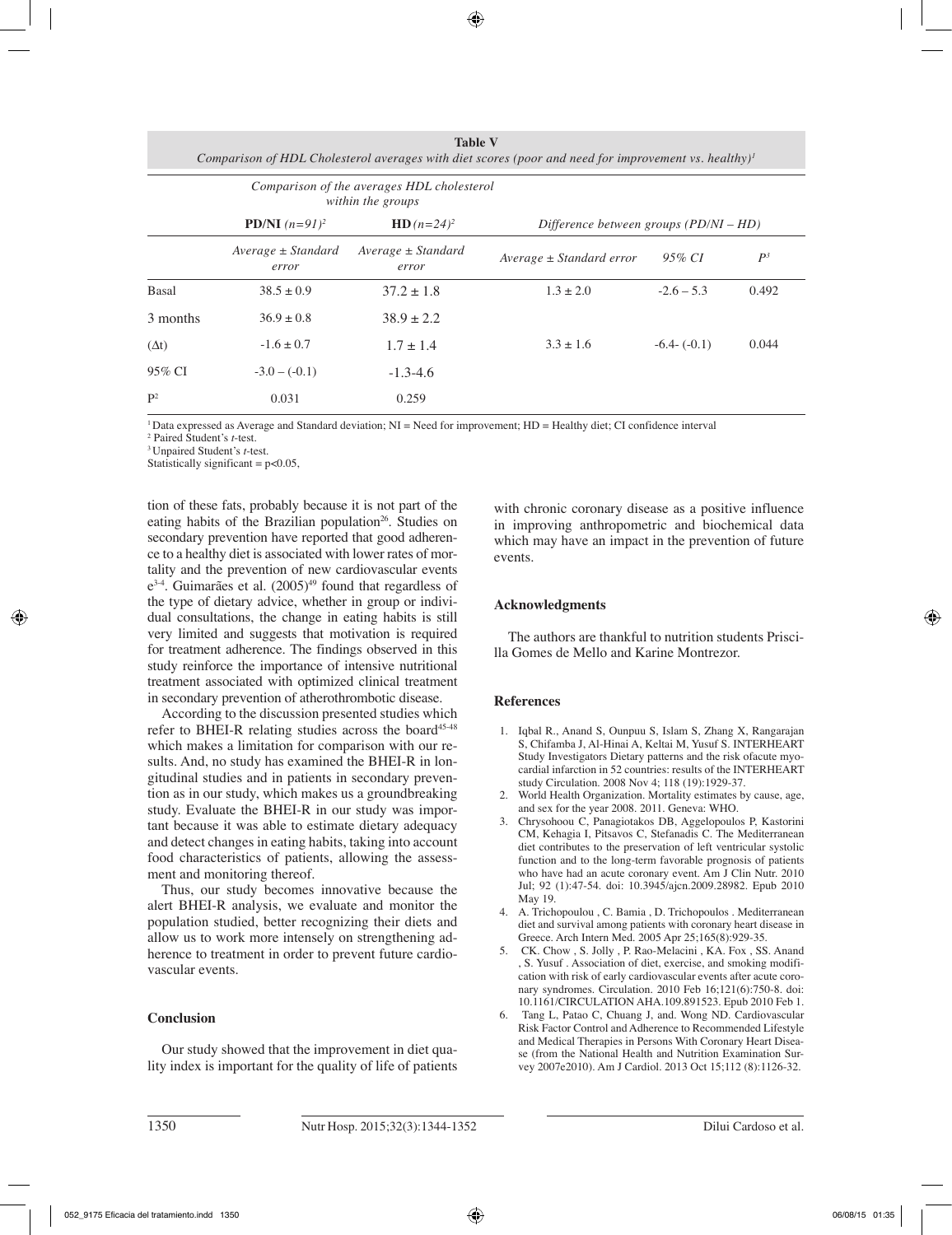- 7. Sofi F, Abbate R, Gensini GF, Casini A. Accruing evidence on benefits of adherence to the Mediterranean diet on health: an updated systematic review and meta-analysis. Am J Clin Nutr. 2010 Nov;92 (5):1189-96. doi: 10.3945/ajcn.2010.29673. Epub 2010 Sep 1.
- 8. VB. Gomes, KC. Siqueira, R. Sichieri. Atividade física em uma amostra probabilística da população do Município do Rio de Janeiro. Cad. Saúde Pública [online]. 2001; 17 (4):969- 976.
- 9. Sposito AC, Caramelli B, Fonseca FA, Bertolami MC, Afiune Neto A, Souza AD, Lottenberg AM, Chacra AP, Faludi AA, Loures-Vale AA, Carvalho AC, Duncan B, Gelonese B, Polanczyk C,. Rodrigues Sobrinho CR, Scherr C, Karla C, Armaganijan D, Moriguchi E, Saraiva F, Pichetti G, Xavier HT, Chaves H, Borges JL, Diament J, Guimarães JI, Nicolau JC, dos Santos JE, de Lima JJ, Vieira JL, Novazzi JP, Faria Neto JR, Torres KP, Pinto Lde A, Bricarello L, Bodanese LC, Introcaso L, Malachias MV, Izar MC, Magalhães ME, Schmidt MI, Scartezini M, Nobre M, Foppa M, Forti NA, Berwanger O, Gebara OC, Coelho OR, Maranhão RC, dos Santos Filho RD, Costa RP, Barreto S, Kaiser S, Ihara S, Carvalho Td, Martinez TL, Relvas WG, Salgado W. [IV Brazilian Guideline for Dyslipidemia and Atherosclerosis prevention: Department of Atherosclerosis of Brazilian Society of Cardiology]. Arq Bras Cardiol. 2007 Apr; 88 Suppl 1:2-19.
- 10. World Health Organization.Obesity: Preventing and Managing the Global Epidemic: Report of a WHO Consultation on Obesity. Geneva, Switzerland: World Health Organ Tech Rep Ser. 2000;894:i-xii, 1-253.
- 11. Lipschitz DA. Screening for nutritional status in the elderly. Primary care. 1994;21 (1):55-67.
- 12. L. Ben-Noun, E. Sohar, A. Laor. Neck circumference as a simple screening measure for identifying overweight and obese patients. Obes Res 2001; (9):470-7.
- 13. Alessi A, Brandão AA, Pierin A., Feitosa AM, Machado CA, Forjaz CLM, Atie CS, Giorgi DMA, Junior DM, Rosa EC, Nobre F, Silva GV, Chaves Jr H, Pascoal IJ, Guimarães JI, Santello JL, Ribeiro JM, Praxedes JN, Ortega KC, da Costa LS, Bortolotto LA, Gomes MA, Wajngarten M, Gus M, Kohlmann Jr O, Jardim PC, Geleilete TJ. IV Diretriz para uso da MonitorizaçãoAmbulatorial da Pressão Arterial - II Diretriz para uso da Monitorização Residencial da Pressão Arterial IV MAPA/ II MRPA. Arquivos Brasileiro de Cardiologia. 2005; 85:1-18.
- 14. Gomes VB, Siqueira KS, Sichieri R. Atividade física em uma amostra probabilística da população do Município do Rio de Janeiro. Cadernos de Saúde Pública. 2001;17:969-76.
- 15. Physical Activity Guidelines Advisory Committee Report. Washington, DC: Dept of Health and Human Services, 2008.
- 16. Dietary Reference Intakes for Energy, Carbohydrate, Fiber, Fat, Fatty Acids, Cholesterol, Protein, and Amino Acids (Macronutrients). In: Council NR, editor. Washington, DC: The NationalAcademies Press; 2005. p. 1. Print.
- 17. Previdelli NA, Andrade SC, Pires MM, Ferreira SRG, Fisberg RM, Marchioni DM. A revised version of the Healthy Eating Index for the Brazilian population. Rev Saúde Publ 2011;45(4):794- 8.
- 18. Bowman AS, Lino M, Gerrior GS, Bassiotis PP. The Healthy Eating Index: 1994-96. Washington, DC: US Department of Agriculture, Center for Nutrition Policy and Promotion; 1998. Publication No. CNPP-12.
- 19. Friedewald WT, Levy RI, Fredrickson DS. Estimation of concentration of low-density lipoprotein cholesterol in plasma, without use of preparative ultracentrifuge. Clinical Chemistry 1972; 18: 499-502.
- 20. Trinder P. Determination of Glucose in Blood Using Glucose Oxidase with an Alternative Oxygen Acceptor. Ann Clin Biochem 1969; 6: 24-5.
- 21. Feldman H, Rodbard D. "Mathematical Theory of Radioimmunoassay,".In: Odell WD, editor. Principles of Competitive Protein-Binding Assays. Philadelphia: J.B. Leppincott Company; 1971. p. 158-203.
- 22. Matthews DR, Hosker JP, Rudenski BA, Naylor DF, Treacher DF, Turner RC. Homeostasis model assessment: insulin resis-

tance and cell function from fasting plasma glucose and insulin concentrations in man. Diabetologia 1985; 28: 412-9.

- 23. Hrebicek J, Janout V, Malincikova J, Horakova D, Cizek Hrebicek J, Janout V, Malincikova J, Horakova D, Cizek J, Detection of Insulin Resistance by Simple Quantitative Insulin Sensitivity Check Index QUICKI for Epidemiological Assessment and Prevention. J Clin Endocrinol Metab 2002; 87: 144.
- 24. Singh RB, Dubnov G , Niaz MA , et al. Effect of an Indo-Mediterranean diet on progression of coronary artery disease in high risk patients (Indo-Mediterranean Diet Heart Study): a randomised single-blind trial.Lancet. 2002 Nov 9;360 (9344):1455-61.
- 25. Thomazella MCD, Góes MFS, Andrade CR, Debbas V, Barbeiro DF, Correia RL, Marie SKN, Cardounel AJ, da Luz PL and Laurindo FRM. Effects of High adherence to Mediterranean or Low-Fat Diets in Medicated Secondary Prevention Patients. Am J Am J Cardiol. 2011 Dec 1;108 (11):1523-9.
- 26. Weber B, Galante AP, Bersch-Ferreira AC, Torreglosa CR, Carvalho VO, Victor ES, Espírito-Santo JA, Ross-Fernandes MA, Soares RM, Costa RP, Lara Ede S, Buehler AM, Berwanger O . Effects of Brazilian Cardioprotective Diet Program on risk factors in patients with coronary heart disease: a Brazilian. Cardioprotective Diet randomized pilot trial. Clinics 2012;67 (12):1407-1414.
- 27. American Diabetes Association: clinical practice recommendations 2002. Diabetes Care. 2002 Jan; 25 Suppl 1:S1-147.
- 28. Itsiopoulos C, Brazionis L, Kaimakamis M, Cameron M, Best JD, O'Dea K, Rowley K. Can the Mediterranean diet lower HbA1c in type 2 diabetes? Results from a randomized crossover study. Nutr Metab Cardiovasc Dis. 2011 Sep;21(9):740-7. doi: 10.1016/j.numecd.2010.03.005. Epub 2010 Jul 31.
- Look AHEAD Research Group, RR. Wing, P. Bolin, FL. Brancati, GA. Bray, JM. Clark, M. Coday, RS. Crow , JM. Curtis, CM. Egan, MA. Espeland , M. Evans, JP. Foreyt, S. Ghazarian, EW. Gregg, B. Harrison , HP. Hazuda , JO. Hill , ES. Horton, VS. Hubbard, JM. Jakicic , RW. Jeffery, KC Johnson, SE. Kahn, AE. Kitabchi, WC. Knowler, CE. Lewis, BJ. MG. Maschak-Carey, MG. Montez, A. Murillo, DM. Nathan, Patricio J, A. Peters, X. Pi-Sunyer, H. Pownall, D. Reboussin, JG. Regensteiner, AD. Rickman, DH. Ryan, M. Safford, TA. Wadden, LE. Wagenknecht, DS. West , DF. Williamson, SZ. Yanovski. Cardiovascular effects of intensive lifestyle intervention in type 2 diabetes.N Engl J Med. 2013 Jul 11;369 (2):145-54. doi: 10.1056/NEJMoa1212914. Epub 2013 Jun 24.
- 30. Sacks FM, Bray GA, Carey VJ, Smith SR, Ryan DH, Anton SD, McManus K, Champagne CM, Bishop LM, Laranjo N, Leboff MS, Rood JC, de Jonge L, Greenway FL, Loria CM, Obarzanek E, Williamson DA. Comparison of weight-loss diets with different compositions of fat, protein, and carbohydrates. N Engl J Med. 2009;360(9):859-873. doi:10.1056/ NEJMoa0804748.
- 31. Volek JS, Sharman MJ, Gómez AL, Comparison of energy-restricted very low carbohydrate and low-fat diets on weight loss and body composition in overweight men and women. Nutrition & Metabolism. 2004;1:13 doi:10.1186/1743-7075-1-13.
- 32. Jacobs DR, Steffen LM. Nutrients, foods, and dietary patterns as exposures in research: a framework for food synergy. The American Journal of Clinical Nutrition. 2003;78(3):508S-13S.
- 33. Fisberg RM, Slater B, Barros RR, Lima FD, Cesar CLG, Carandina L, et al. Healthy Eating Index: evaluation of adapted version and its applicability. Rev Nutr 2004;17(3):301-8.
- 34. Vergeer M, Holleboom AG, Kastelein JJP, Kuivenhoven JA. The HDL hypothesis: does high-density lipoprotein protect from atherosclerosis? Journal of Lipid Research. 2010;51(8):2058-73.
- 35. Grundy SM, Balady GJ, Criqui MH, Fletcher G, Greenland P, Hiratzka LF, et al. Primary Prevention of Coronary Heart Disease: Guidance From Framingham: A Statement for Healthcare Professionals From the AHA Task Force on Risk Reduction. Circulation. 1998;97(18):1876-87.
- 36. Ma Y, Li W, Olendzki BC, Pagoto SL, Merriam PA, Chiriboga D e JÁ MD. Griffith, Bodenlos J, Wang Y; Ockene is. Dietary Quality 1 Year after Diagnosis of Coronary Heart Disease , J Am Diet Assoc. 2008;108:240-246.